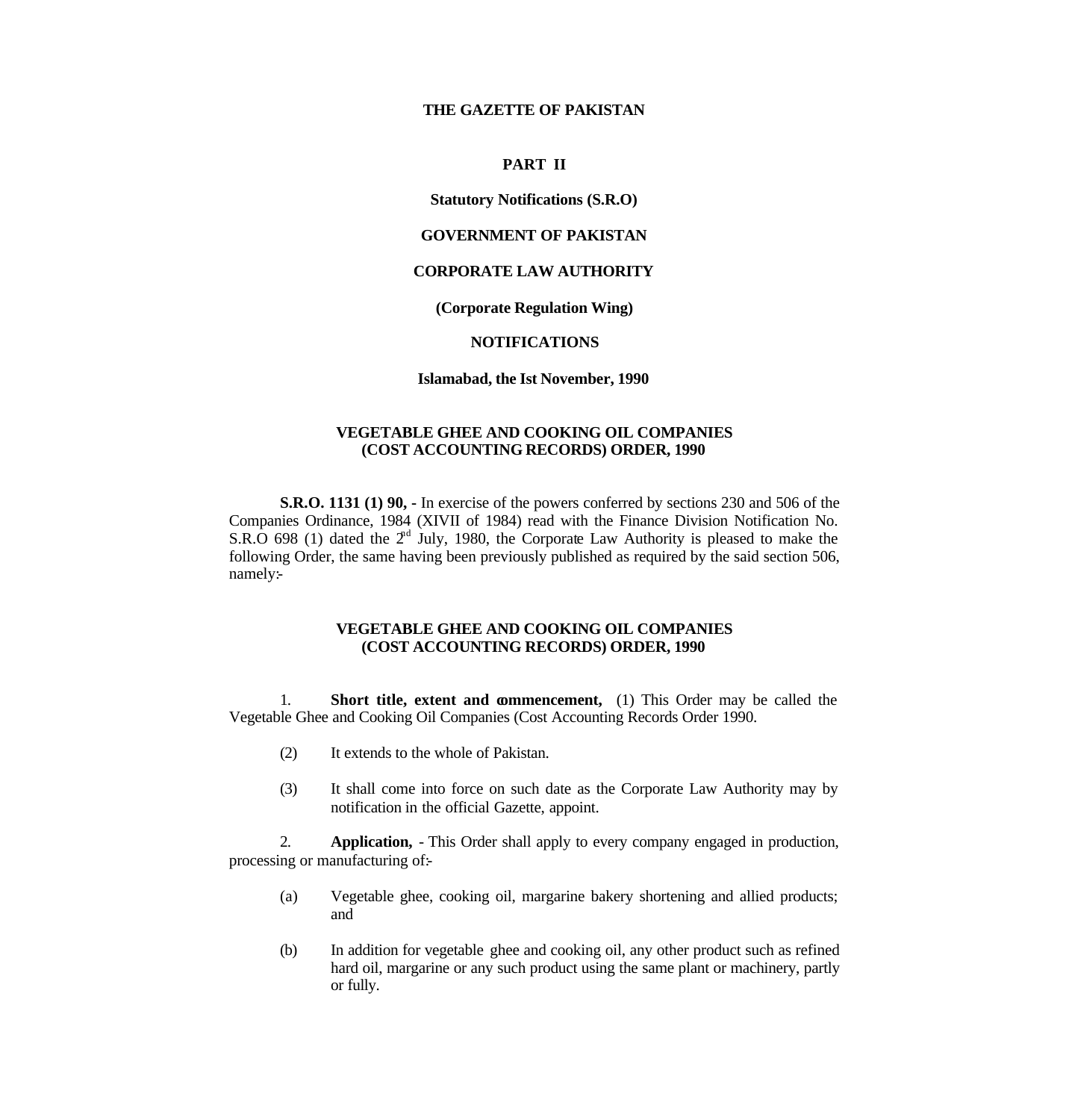3. **Maintenance or records,** - (1) Every company to which this Order applies shall in respect of each financial year commencing on or after the commencement of this Order, keep cost accounting records, containing inter the particulars in Schedule I and II to this Order.

(2) Where a company is manufacturing any other product in addition to those referred to in paragraph 2, the particulars relating to the utilised on of materials, labour and other items of cost insofar as they are applicable to such other product shall not be included in the cost of the products referred to in that paragraph.

(3) The cost accounting records referred to in sub-paragraph (1) shall be kept in such a way as to make it possible in calculate from the particular therein the cost of production and cost of sales of each of the products referred to in paragraph 2 during a financial year.

(4) It shall be the duty of every person referred to in sub-section (7) of section 230 of the Companies Ordinance, 1984 (XLVII of 1984), to company with the providing of subparagraphs (1) and (3) in the same manner as they are liable to maintain financial accounts required under section 233 of the said Ordinance.

4. **Penalty**, - If a company contravenes the provisions of paragraph 3, the company and every officer there of who is in default, including the person referred to in sub-paragraph (4) of paragraph 3, shall be punishable under sub-section (7) of section 230 of the Companies Ordinance - 1984.

> **MUHAMMAD HAYAT JASRA Joint Registrar (H.Q)**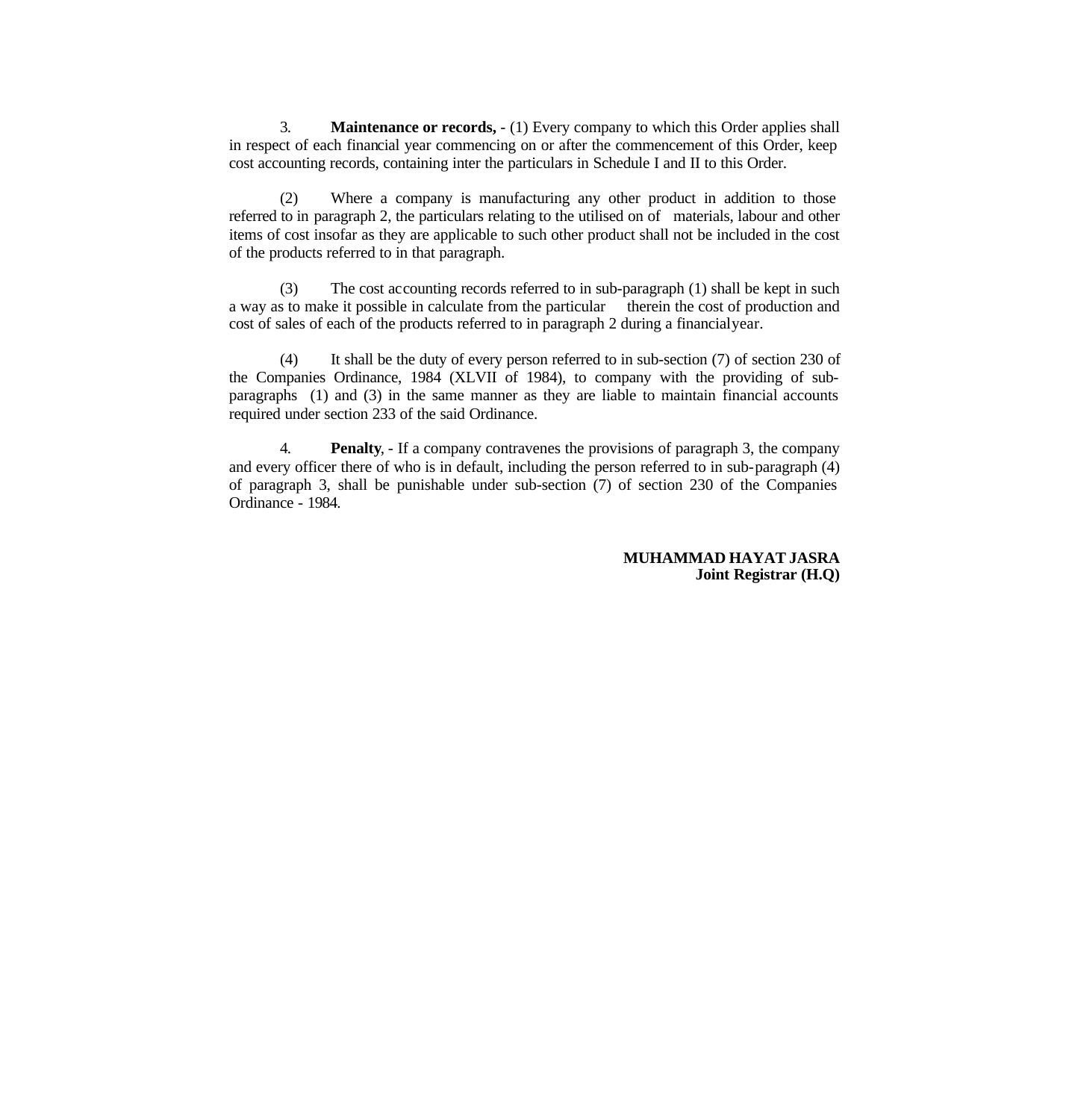## **SCHEDULE 1 (See paragraph 3)**

# **1. Production material**

(Raw edible oils, chemicals and vitamins)

- (a) Record of each item of production material in stock, required or actually used for producing, processing or manufacturing any of the products referred to in paragraph 2 shall be maintained. It shall show the quantity and cost of every receipt and issue made from the stock. All issues of production materials shall be reconciled with the figure shown in Performa 'B' of Schedule II, or in any form as near thereto as possible. Any losses surpluses arising as a result of physical verification of inventories and adjustment thereof shall be clearly indicated in the cost records.
- (b) Record of purchase/supply contracts entered into with local and foreign suppliers will be maintained showing the rate at which the various quantities of materials are to be purchased. The record shall indicate principal features of each contract, particularly, conditions relating to the quality, price and period of delivery, discount for transit loss and terms of payment including cash discounts, if any, and compensation, the supply shall pay for delay in delivery and non-delivery. The records shall also show the deliveries received against each contract of material supply. The supply contracts shall also indicate the conditions relating to rebate for quality variations in FFA (free fatty acids), colour and moisture in case of raw edible oils: and in case of other materials usual quality standards shall be specified in the supply contracts for the purpose of rebates.
- (c) Where arrangements exist for production of any of the production materials by the facilities owned by the company, separate records showing the cost of manufacture of such materials indicating the break-up of raw materials consumed and conversion cost shall be maintained. The records shall also indicate the basic on which such materials are priced for transfer to the manufacture or processing of vegetable ghee cooking oil.
- (d) The cost, in addition to the basic price of the materials shown in the records shall also include all other direct charges incidental to the procurement of production materials up to the works.
- (e) Any abnormal wastage of material whether in transit, storage or for the other reason, shall be recorded separately indicating the stagy at which such losses occur. Method of dealing with such losses in the calculation of cost shall be indicated in the records. Normal wastages will be absorbed by the remaining material itself.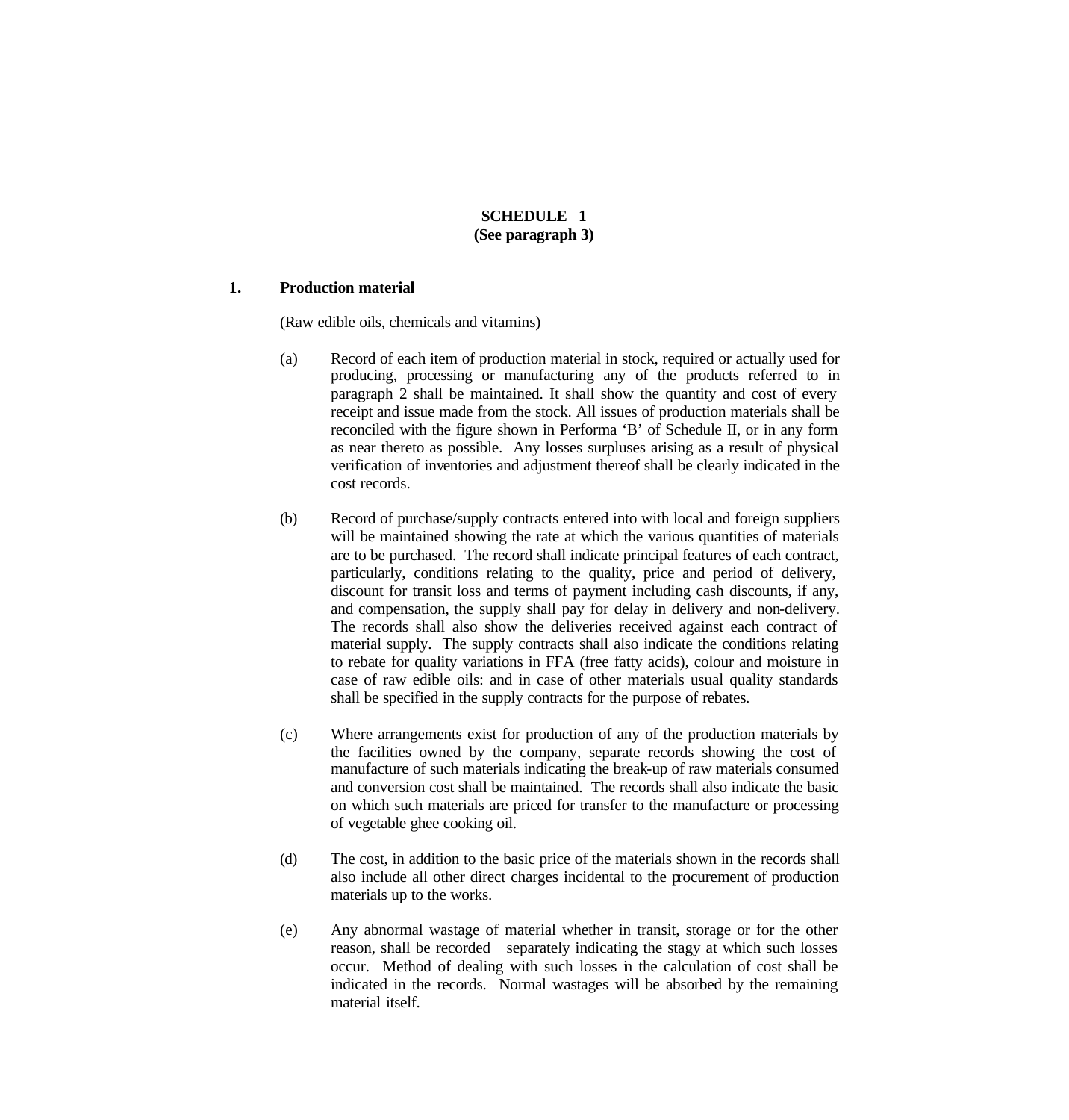- (f) Difference between the quantities of the edible oils introduced the process and yield obtained commonly referred to as the process loss or refining loss, includes waste materials (by produce) called invisible loss which is part of TFM (total fatty matter) and a small quantity of invisible loss. Realisable value of the byproducts, extracted from the oil, shall be credited to the cost of oil.
- (g) Realisable value of the used chemicals recovered shall be credited to the cost of such materials to arrive at the net cost of chemicals consumption.
- (h) By products, such as oxygen or carbon dioxide and the oxygen as the case may be obtained from the generation of hydrogen, by different products shall also be credited to the respective process cost centres to determine the net cost of hydrogen available for use.
- (i) The records shall be maintained in such detail as may enable the company to compile the cost data in Annexure A-1 of Performa 'A' of Schedule II or in any form as near thereto as practicable.

# **II. Direct Labour**

- (a) Adequate record shall be maintained to show the attendance of workers employed by the company whether on regular, temporary, or price-rate basis or on contractual basis. Proper record shall also be maintained in respect or payment made for overtime work and other production incentives given to the workers and payments to any contract for the work performed.
- (b) Fair and reasonable allocation shall be made for wages, paid to such direct labour as has been utilised in more than one department, between the various manufacturing departments or cost centres and the basis of such allocation shall be consistently followed. Idle time or lay-off payments shall be recorded separately indicating the reasons and the method of treatment in the calculation of the cost of the items referred to in paragraph 2. Any wages being expenditure on additions to plant, machinery or other fixed assets shall be allocated to the relevant capital heads in the accounts.
- (c) In case of wages and salaries being allocated on a basis other than actual, reconciliation of wages and salaries to the actual and the treatments of variances, if nay, in determining the cost of the products shall also be indicated in the cost records.

### **III. Steam**

(a) Adequate records shall be maintained to ascertain the cost of steam produced and charged to different produces. The cost of steam may be determined on an estimated basis if it is not possible to determine the actual cost. In case the cost of steam is allocated to different processes on any basis other than actual cost, reconciliation of the actual cost of steam produced and the treatment of variances, if any, in determining the cost of items referred to in Paragraph 2, shall be indicated in the cost records.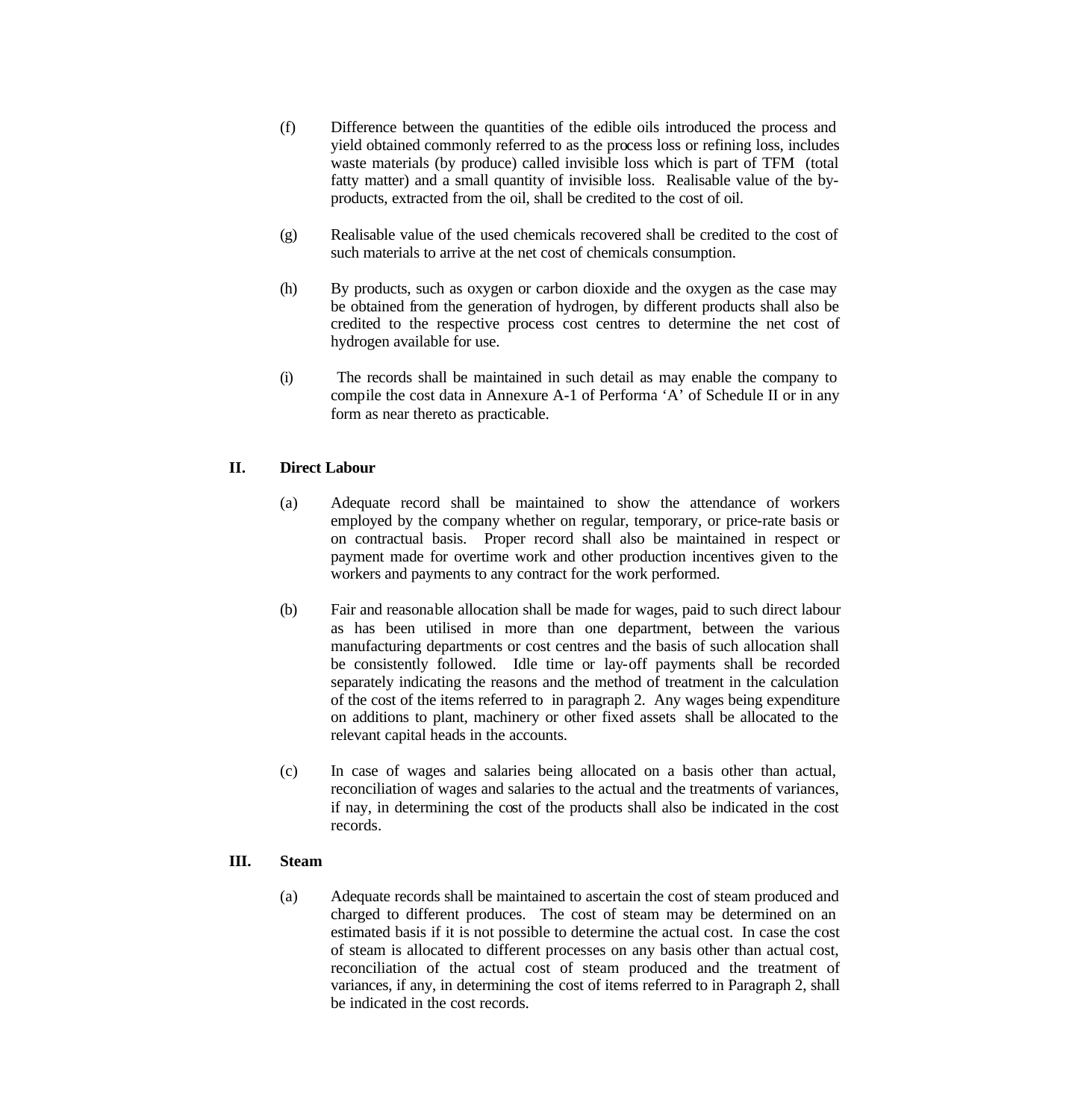(b) The record shall be maintained in such details as may enable the company to compile the cost data in Annexure A 3 of Performa 'A" of Schedule II or in any form as near thereto as practicable.

## **IV. Hydrogen**

Adequate records shall be maintained to ascertain the cost of hydrogen produced and charged to vegetable ghee and cooking oil production as well as that sold.

## **V. Water**

Appropriate record shall be maintained to determine the cost of water used by the company. The expenditure on water shall be allocated to boiler house and oil processing on estimated basis, which shall be used consistently from year to year and indicated in the cost records.

## **VI. Electric Power**

- (a) Adequate records, showing quantity and cost of electric power purchased, with fixed charges and duties incurred thereon, shall be maintained. The cost of electric power shall be kept separately for each item. The consumption shall be calculated on a reasonable basis and applied consistently.
- (b) Where electric power is generated by the company itself or by its wholly owned subsidiary, separate records, shall be maintained in such details as may enable the company to compile; cost data in Annexure A-4 or proforma 'A' of 'Schedule II' or in any form as near thereto as practicable.
- (c) The records shall be so maintained as to enable the assessment of consumption of power by the different departments or manufacturing units or cost centres. Allocation of the cost of electric power shall be on the basis of actual consumption, if separate meters are installed or on the basis of technical estimates in the absence of meters. In the case of fixed charges or fuel adjustment surcharge claimed by KESC or WAPDA, irrespective of the actual power consumed and if the amount payable as per actual consumption falls below the contractual minimum, the difference between the contractual minimum and the acutal amount consumed in and chargeable to non-manufacturing departments. If significant shall be , shown separately.

## **VII. Consumable Stores**

- (a) Record of each item of consumable stores shall be maintained to show the receipts, issues and balances, both in quantities and values, required or actually used for the manufacture of items referred to in paragraph 2.
- (b) Cost of consumable stores shall include all direct charges incidental to procurement of each item up to works. The cost of such stores consumed shall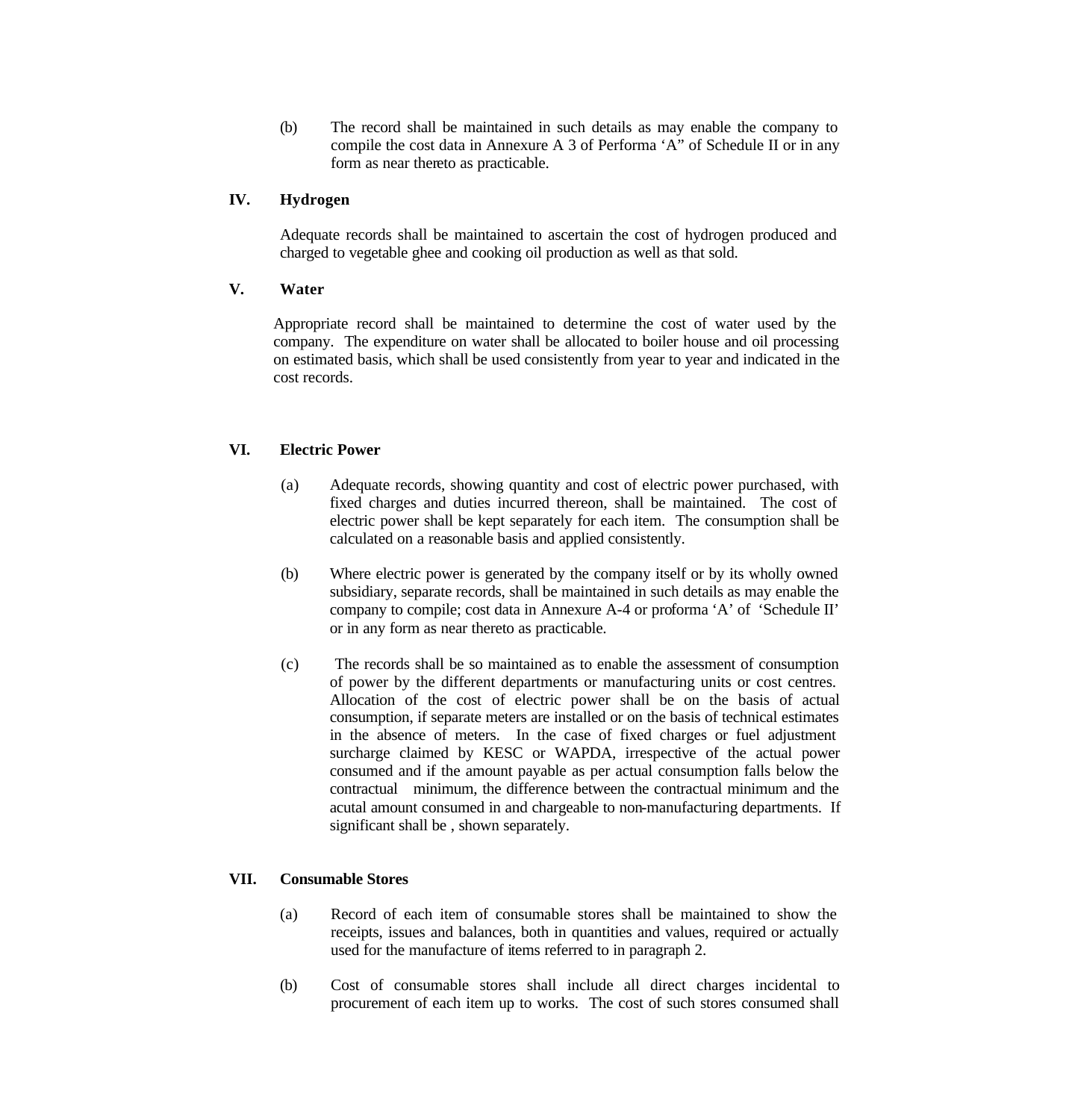be charged to relevant cost centres on the basis of actual consumption. The items issued for capital expenditure, such as addition to plant and machinery, shall be shown under relevant heads.

(c) Wastage of consumable stores, whether in transit, storage or at any point, shall be quantified and shown separately. Method of dealing with such losses in costing shall also be indicated in the cost records.

## **VIII. Repairs and maintenance**

Adequate records showing expenditure incurred on workshop facilities for repairs and maintenance of plant and machinery shall be maintained. Details of cost determination and their basis of allocation of repairs and maintenance expenditure to different departments or manufacturing units or cost centres shall be indicated. Cost of work of capital nature of heavy repairs and maintenance cost, benefit of which is likely to be spread over a period longer than one financial year, shall be shown separately.

# **IX. Packing**

- (a) Adequate records shall be maintained showing the cost of packing materials and direct wages and other expenses incurred in respect of different items packed. Where such expenses are not capable of being charged directly against individual items, basis of apportioning the expenses shall be clearly indicated in the cost records and applied consistently.
- (b) Where the tin containers are fabricated by the company itself or wholly or partly fabricated by the outside in fabricators for the company or wholly or partly manufactured tin containers are purchased from the market, separate record shall be maintained for each lot of the containers under each category.
- (c) In case of the tin containers are wholly or partly manufactured fabricated by the company itself the records shall be maintained in such details as may enable the company to compile the cost data in the form of Annexure A 5 of proforma 'A' of Schedule II.

## **X. Chilling**

Appropriate record of cost incurred in connection with refrigeration facilities provided for chilling of items referred to in paragraph 2 shall be maintained in sufficient details as may enable the company to compile the cost data in Annexure A-6 of proforma 'A' of Schedule II.

### **XI. Depreciation**

- (a) Adequate records shall be maintained showing values and other particulars of the fixed assets in respect of which depreciation is to be provided. The records shall inter alia indicate the cost of each item of assets the data of its acquisition and the rate of depreciation.
- (b) Basis on which depreciation is calculated and allocated to the various departments and products shall be clearly indicated in the records.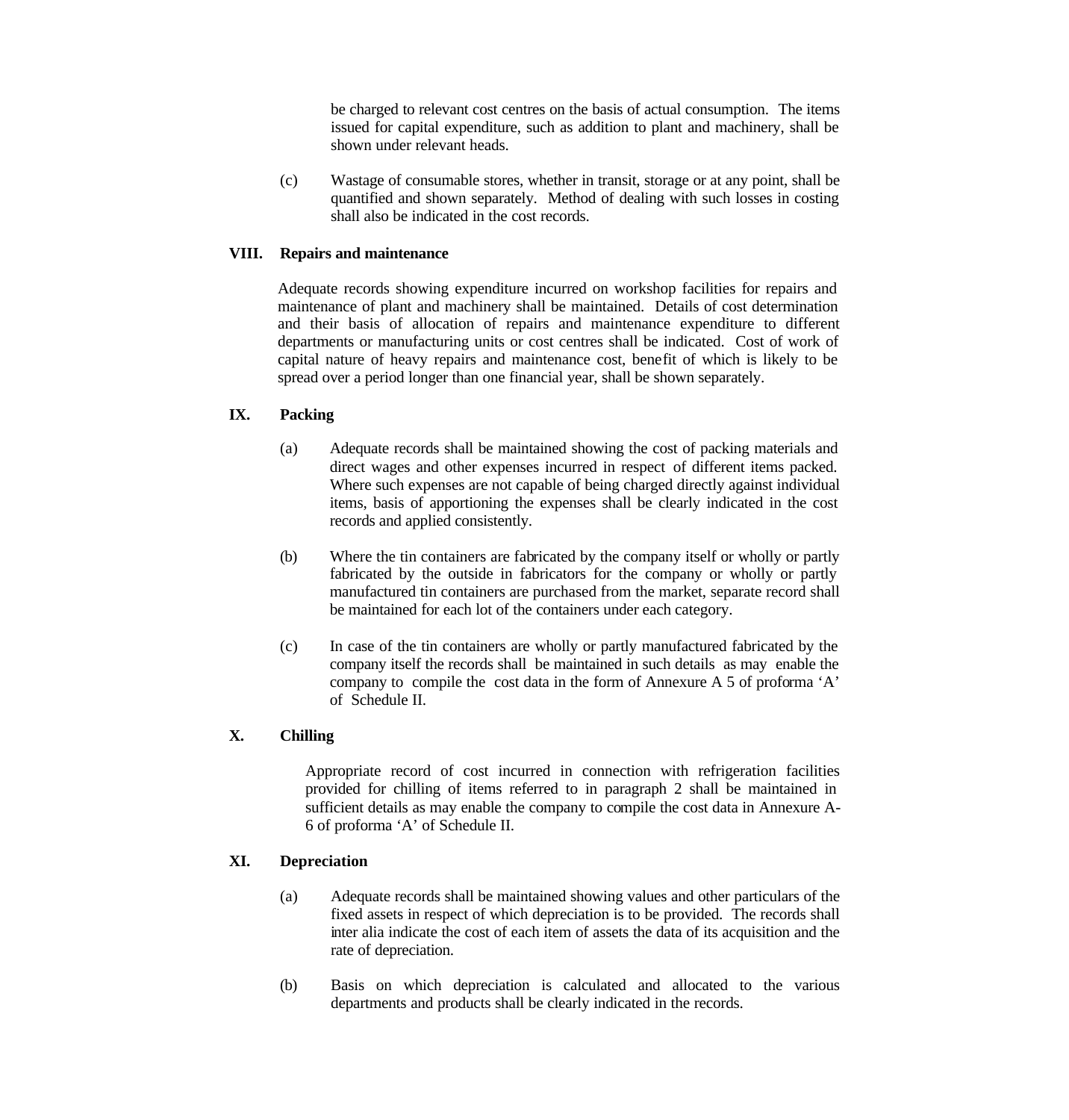(c) Amount of depreciation chargeable to the different departments, manufacturing units or cost centres, for the financial year shall be in accordance with the provisions of clause 'F' of part II of the Fourth Schedule to the Companies Ordinance, 1984 and than relate to the plant and machinery and other fixed assets utilised in such departments or units or cost centres. The method once adopted shall be applied consistently.

### **XII. Insurance**

- (a) Record shall be maintained showing the insurance premia paid for the various risks covered on the assets and other interests of the company.
- (b) Method of allocating insurance can to the various cost centres shall be indicated in the cost records and followed consistently.

## **XIII. Other fixed overheads**

Adequate records showing the amounts comprising the manufacturing overhead expense and details of apportionment thereof to the various departments or manufacturing units or cost centres shall be maintained. The factory over heads shall include among other items, indirect labour cost alongwith its share of labour related costs such as fringe benefits, other labour and staff welfare expenses, and establishment expenses of manufacturing of items referred to in paragraph 2.

### **XIV. Administration, selling and distribution**

Adequate records shall be maintained showing the items comprising administration, selling and distribution expenses and apportionment thereof to the different products and the basis of allocation of overhead cost shall be indicated in the records.

### **XV. By-product**

Adequate records shall be maintained showing the quantity of by-products obtained and the basis of pricing adopted for giving credit thereof to the main product. Any subsequent use of the by-product, such as soap stock being converted into laundry soap, and other products like glycerene etc., shall also be recorded and reconciled.

### **XVI. Work-in-process and finished goods inventories**

Record of work-in-process inventories, at each material stage of process and finished goods, inventories, physically checked and verified at the close of the financial period, duly reconciled with the books of accounts, shall be maintained. Method of valuation of work-in-process and the finished goods inventories shall be indicated in the cost records so as to reveal the cost elements which have been taken into account in such computation. The cost elements shall be related to the items referred to in the proforma 'A' of Schedule II. The method adopted shall be consistently followed. Treatment of differences, if any, on physical verification of stocks with book balances, shall also be indicated in the records.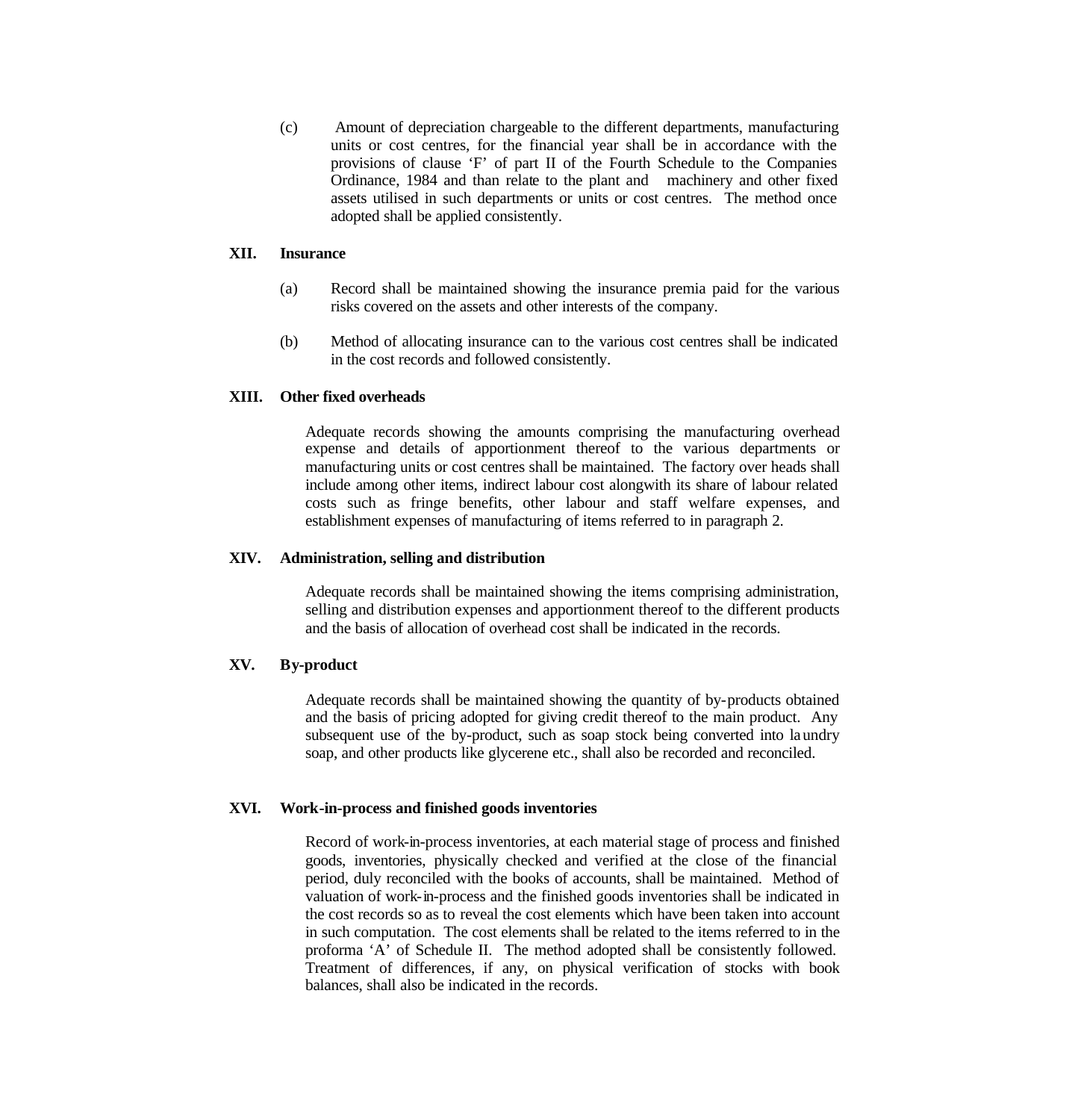## **XVII. Statistical statements and other records**

- (a) Statistical statements and other records such as yield statement. TFM (total fatty matter), recovery and other by-products statement details relating to chemical and energy consumption, tinplate yield and scrap records and relevant data shall be maintained in such details as may enable the company to comply with the requirements of this Schedule and Schedule II and to enable the cost auditor to report and perform his duties under section 258 of the Companies Ordinance 1984.
- (b) Companies may develop appropriate standards for use as a basis to evaluate performance properly.

### **XVIII. Reconciliation of cost and financial accounts**

- (a) The cost records shall be periodically reconciled with the financial accounts to ensure accuracy. Variations, if any, shall be clearly indicated and explained.
- (b) The reconciliation shall be done in such a manner that the profitability of the product, as per cost statements, is correctly judged and reconciled with the overall profits of the company from all its activities.
- (c) Adequate cost records shall be maintained in a manner so that the cost statements as required in Schedule II (proforma 'A' and annexures) can be compiled and the cost auditor is able to verify the statements with the records.

# **Schedule II**

(see paragraph 3)

**PROFORMA "A"**

Name and address of the company

# **STATEMENT SHOWING COST OF VEGETABLE GHEE COOKING OIL MANUFACTURED AND SOLD DURING THE**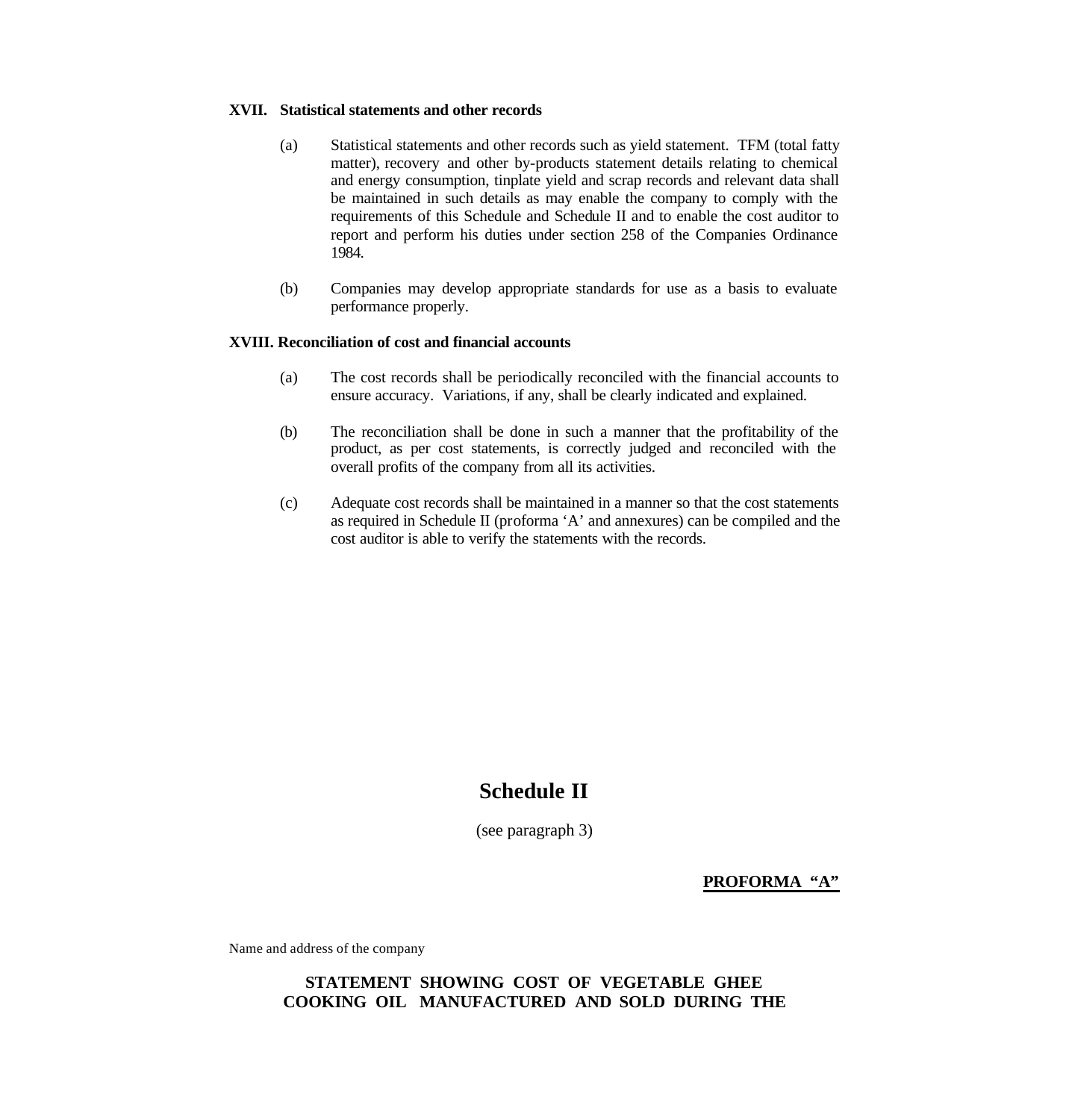# **1- Capacity**

Current period : previous period

- (a) Number of days worked:
- (b) Installed capacity (Tonnes):
- (c) Utilised capacity (Tonnes):
	- (i) Vegetable ghee: 16 kg pack 5 kg pack 2.5 kg pack
	- (ii) Cooking oil 17 litre pack 5 litre pack 2.5 litre pack
	- (iii) Margarine
	- (iv) Bakery shortening
	- (v) Others if any (specify)

# **II- Costs:**

|                     | Current period |          | Previous period |          |  |
|---------------------|----------------|----------|-----------------|----------|--|
|                     | Total cost     | Cost per | Total cost      | Cost per |  |
| <b>Particulars</b>  |                | tonns    |                 | tonns    |  |
| 1- Direct materials |                |          |                 |          |  |
| (i) Raw edible oils |                |          |                 |          |  |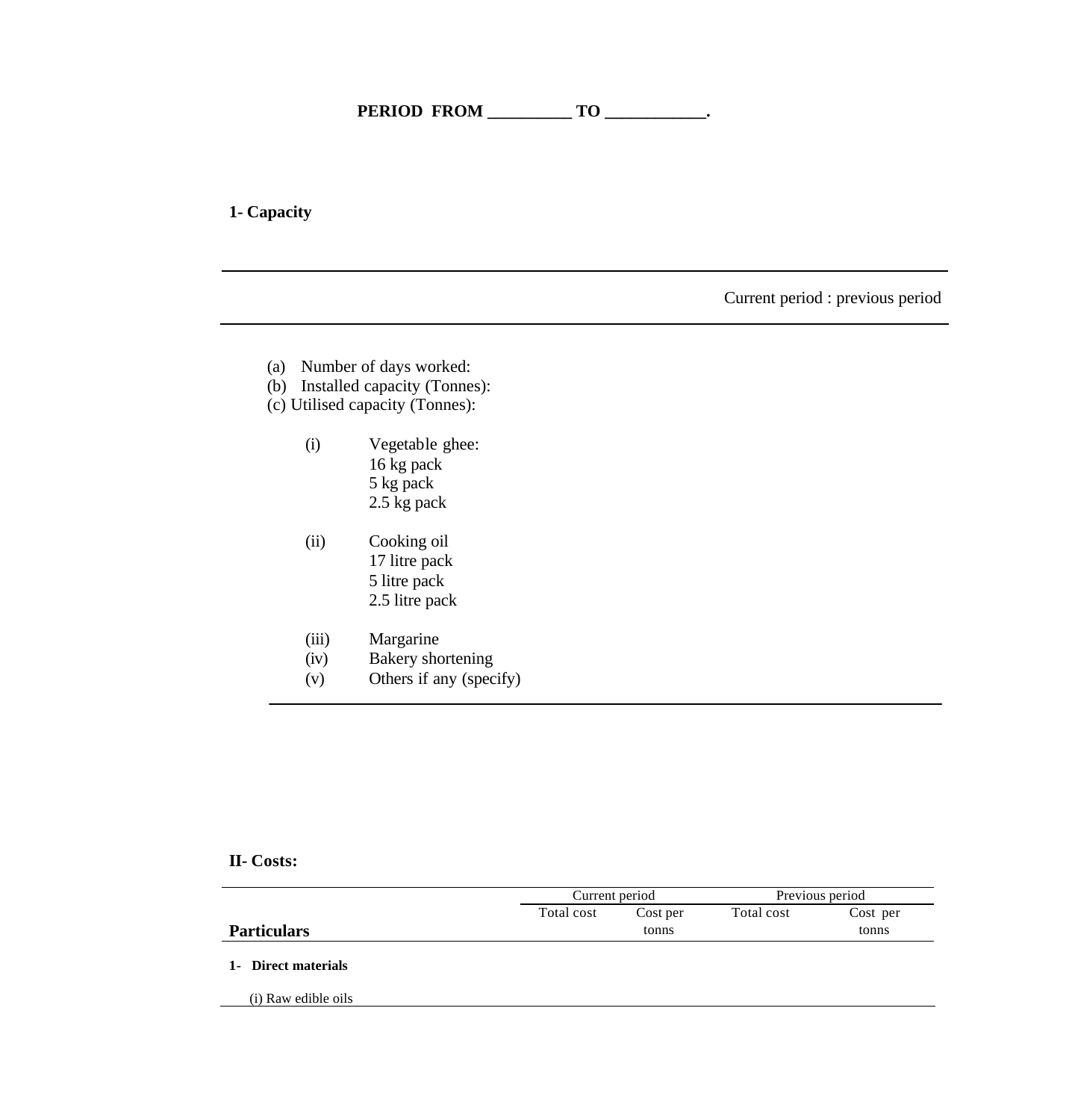(as per Annexure A-1) (ii) Chemicals: (as per Annexure A-2) Production materials

## **2- Direct Labour**

### **3- Variable factory Overheads**

(i) Steam : (as per Annexure A-3)

(a) Used in neutraliser and other process: (b) Used in deodoriser:

(ii) Hyderogen:

(a) By gas Cracking process

(b) By electrolysis process

 (iii) Water: (iv) Electric power cost

 (a) Purchased from WAPDA/KESC (b) Own generation (as per Annexure A-4)

(v) Consumable stores:

(vi) repairs and maintenance;

 (vii) Other overheads (specify) Variable factory overheads

## **4- Total Variable cost**

(Item 1+2+3)

- **5- Packing cost** (as per Annexure A-5)
- **6- Chilling cost** (as per Annexure A-6)

### **7- Total variable cost including packing and chilling cost.**

|                    |            | Current period    |            | Previous period   |
|--------------------|------------|-------------------|------------|-------------------|
| <b>Particulars</b> | Total cost | Cost per<br>tonns | Total cost | Cost per<br>tonns |
|                    |            |                   |            |                   |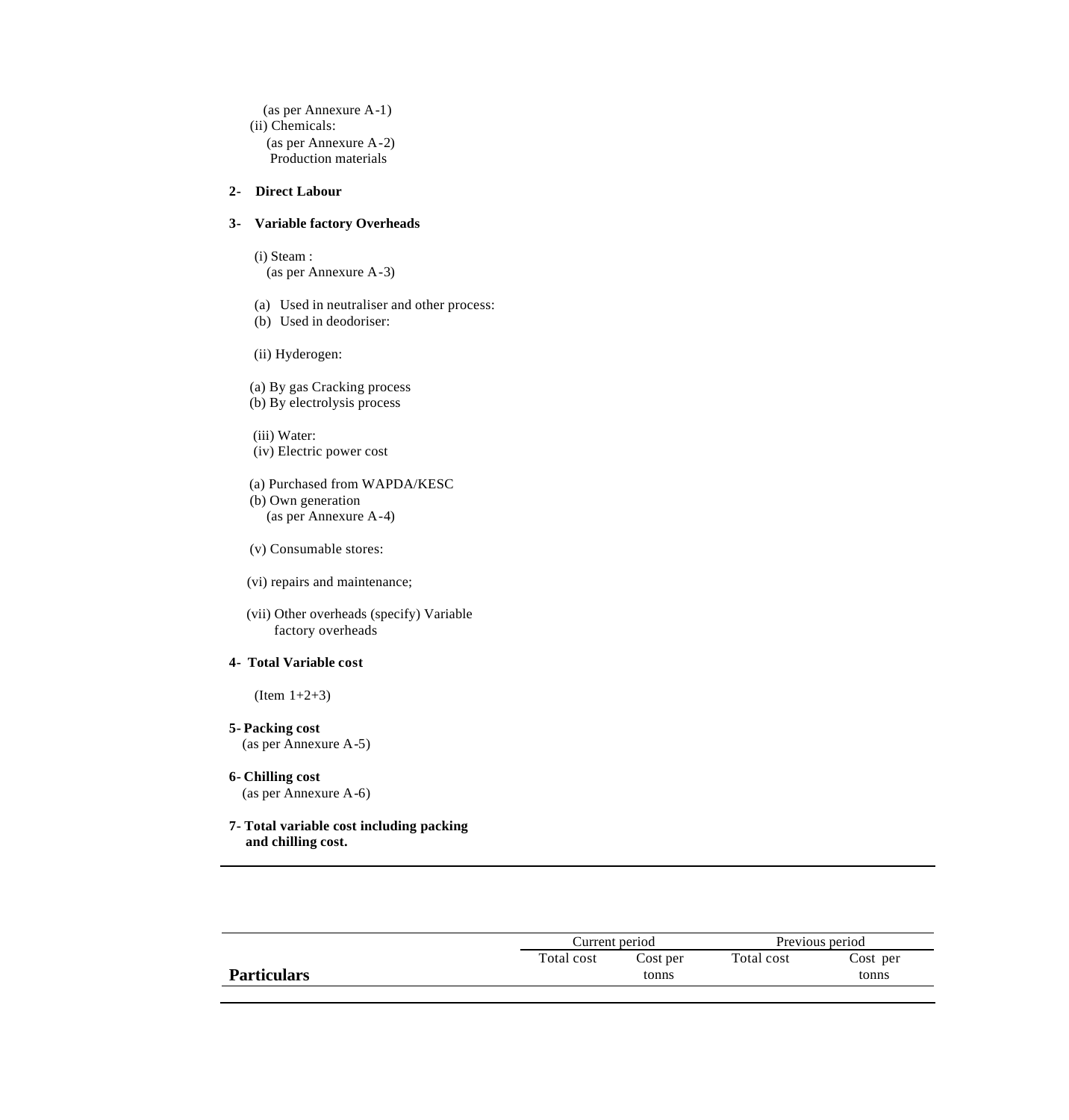## **8- Adjustment of work in process inventory**

- (I) *Add:* Opening stock
	- (a) At packing stage
	- (b) At chilling stage
- (II) *Less:* Closing stock:
	- (a) At packing stage
	- (b) At chilling stage
- **9- Total variable cost of packed and chilled vegetable ghee/choking oil**  (Item  $7+8$ )
- **10- Fixed Overheads**
- **11- Total cost of goods manufactured**   $($ **Item**  $9+10)$ **12- Adjustment of finished goods inventories.** (i) *Add:* Opening stock (ii) Less: Closing stock
- **13- Net ex-works cost of sales.**  $(Item 11+12)$

### **III. Sales.**

- (i) Gross sales
- (ii) Less commission and discount
- $(iii)$  Sales  $[(item (i) and (ii)]$
- (iv) Less: Excise duty
- (v) Net sales

**Annexure A-1**

Name and address of the Company

## **STATEMENT SHOWING THE RAW EDIBLE OILS CONSUMED DURING THE PERIOD FROM:\_\_\_\_\_\_\_\_\_\_ TO \_\_\_\_\_\_\_\_\_**

CURRENT PERIOD PREVIOUS PERIOD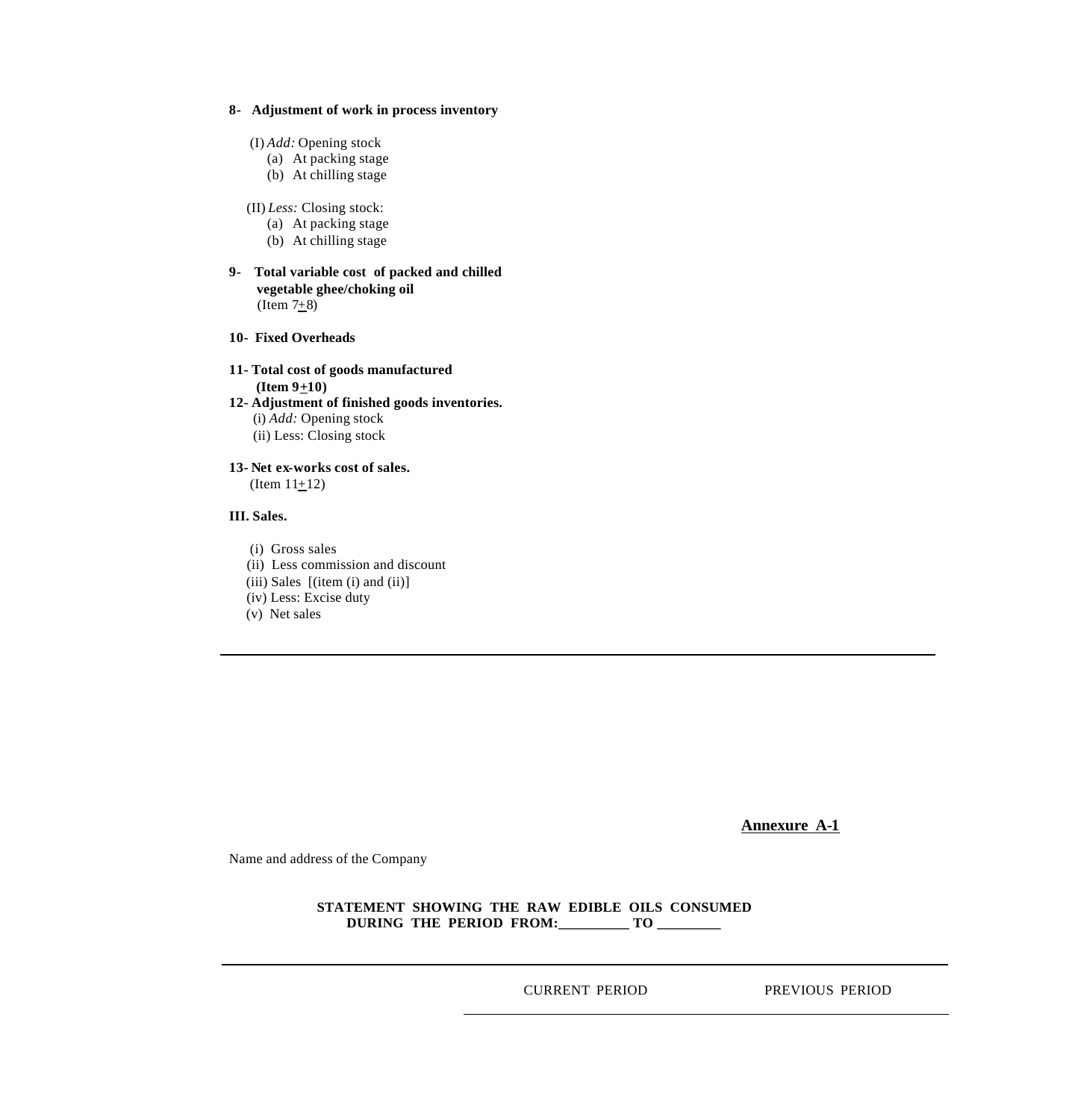| <b>PARTICULARS</b>                                                                                         | Oil<br>blend<br>$\%$ | Qty.<br>tonne | Rate | Total<br>cost | Oil<br>blend<br>$\%$ | Qty.<br>tonne | Rate | Total<br>cost |
|------------------------------------------------------------------------------------------------------------|----------------------|---------------|------|---------------|----------------------|---------------|------|---------------|
| Oil in Put<br>$1 -$                                                                                        |                      |               |      |               |                      |               |      |               |
| Imported                                                                                                   |                      |               |      |               |                      |               |      |               |
| Palm oil<br>(a)                                                                                            |                      |               |      |               |                      |               |      |               |
| Soyabean oil<br>(b)                                                                                        |                      |               |      |               |                      |               |      |               |
| Others (specify)<br>(c)                                                                                    |                      |               |      |               |                      |               |      |               |
| Local                                                                                                      |                      |               |      |               |                      |               |      |               |
| Cottonseed oil<br>(a)                                                                                      |                      |               |      |               |                      |               |      |               |
| Rapeseed oil<br>(b)                                                                                        |                      |               |      |               |                      |               |      |               |
| Sunflower oil<br>(c)                                                                                       |                      |               |      |               |                      |               |      |               |
| Others (specify)<br>(d)                                                                                    |                      |               |      |               |                      |               |      |               |
| Total:                                                                                                     | 100%                 |               |      |               | 100%                 |               |      |               |
| Adjustment of oil in process<br>$2 -$<br>inventories<br>(i) Add: Opening stock<br>(ii) Less: closing stock |                      |               |      |               |                      |               |      |               |
| Total oil consumed<br>$3-$<br>(Item $1\pm 2$ )                                                             |                      |               |      |               |                      |               |      |               |
| Yield (Net production)<br>$4-$                                                                             |                      |               |      |               |                      |               |      |               |
| Process Loss:<br>$5-$                                                                                      |                      |               |      |               |                      |               |      |               |
| $(Item 3-4)$                                                                                               |                      |               |      |               |                      |               |      |               |
| By-products:-<br>(a)                                                                                       |                      |               |      |               |                      |               |      |               |
| Visible loss (actual quantity)                                                                             |                      |               |      |               |                      |               |      |               |
| at realisable value credited to<br>cost of oil).                                                           |                      |               |      |               |                      |               |      |               |
| Invisible loss (quantity<br>(b)                                                                            |                      |               |      |               |                      |               |      |               |
| only)Sub-total of process                                                                                  |                      |               |      |               |                      |               |      |               |
| loss.                                                                                                      |                      |               |      |               |                      |               |      |               |
|                                                                                                            |                      |               |      |               |                      |               |      |               |
| Net cost of oil charged to<br>$6-$<br>production value at item 4 less<br>$5(a)$ .                          |                      |               |      |               |                      |               |      |               |
|                                                                                                            |                      |               |      |               |                      |               |      |               |

Name and address of the Company

**STATEMENT SHOWING THE COST OF CHEMICAL CONSUMED DURING THE PERIOD FROM:\_\_\_\_\_\_\_\_\_\_ TO \_\_\_\_\_\_\_\_\_**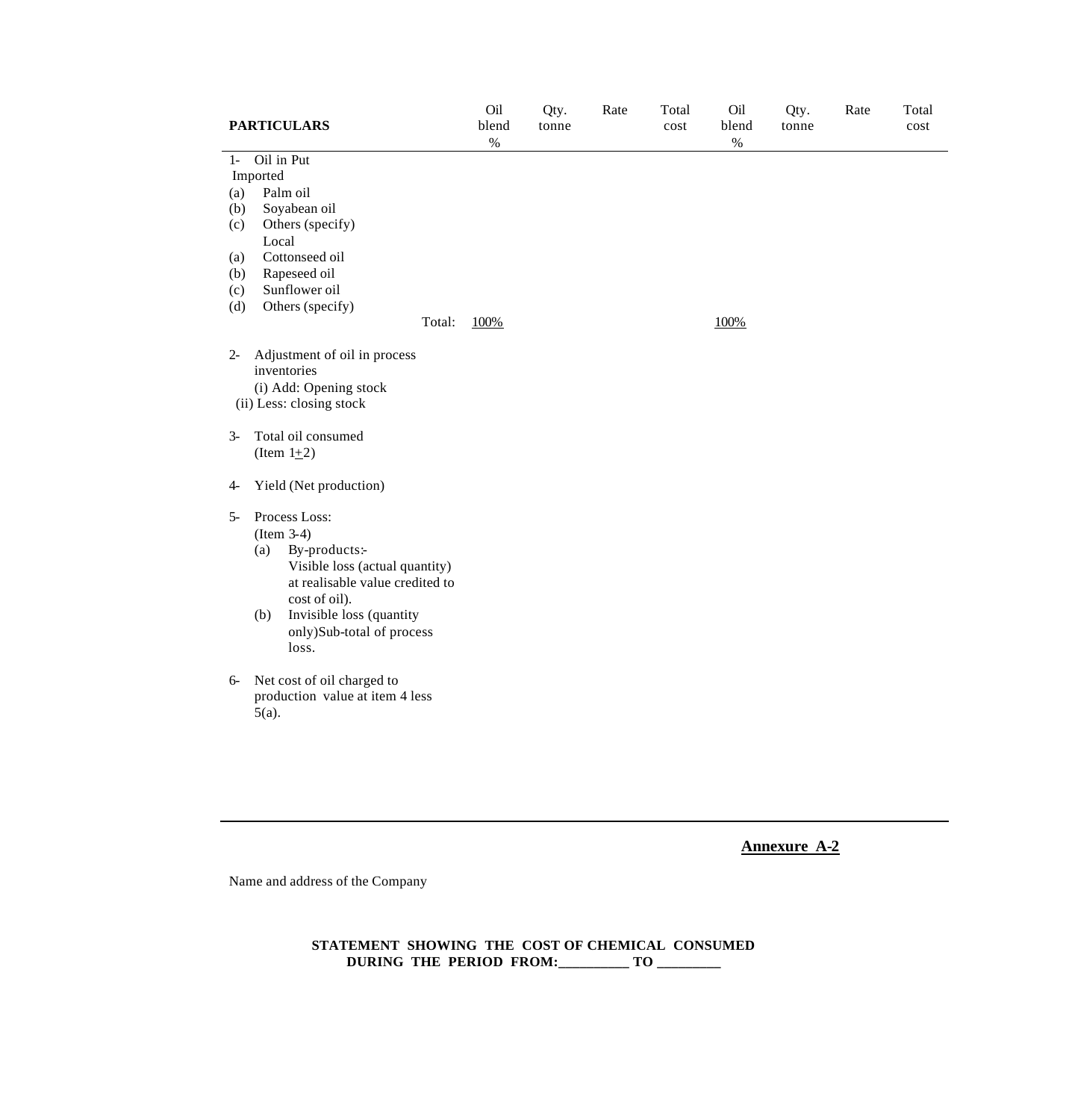|     |                                |      | <b>CURRENT PERIOD</b> |                |       | PREVIOUS PERIOD |      |      |                |       |       |
|-----|--------------------------------|------|-----------------------|----------------|-------|-----------------|------|------|----------------|-------|-------|
|     |                                |      |                       | <b>CONSUME</b> |       |                 |      |      | <b>CONSUME</b> |       |       |
|     |                                |      |                       | Per M.T. Yield |       |                 |      | Per  | M.T. Yield     |       |       |
|     |                                | Qty. | Rate                  | Total          | Cost  | Qty.            | Qty. | Rate | Total          | Cost  | Qty.  |
|     | <b>CHEMICAL</b>                |      |                       | cost           | per   | per             |      |      | cost           | per   | per   |
|     |                                |      |                       |                | tonne | tonne           |      |      |                | tonne | tonne |
| (a) | Bleaching earth                |      |                       |                |       |                 |      |      |                |       |       |
| (b) | Activated carbon               |      |                       |                |       |                 |      |      |                |       |       |
| (c) | Nickle catalyst                |      |                       |                |       |                 |      |      |                |       |       |
| (d) | Caustic soda                   |      |                       |                |       |                 |      |      |                |       |       |
| (e) | Citric acid                    |      |                       |                |       |                 |      |      |                |       |       |
| (f) | Phospheric acid                |      |                       |                |       |                 |      |      |                |       |       |
| (g) | Anti oxidant                   |      |                       |                |       |                 |      |      |                |       |       |
| (h) | Common salt                    |      |                       |                |       |                 |      |      |                |       |       |
| (i) | Ghee flavour                   |      |                       |                |       |                 |      |      |                |       |       |
| (j) | Filter aids                    |      |                       |                |       |                 |      |      |                |       |       |
| (k) | Vitamins A and D               |      |                       |                |       |                 |      |      |                |       |       |
| (1) | Other (specify                 |      |                       |                |       |                 |      |      |                |       |       |
|     | Total chemicals                |      |                       |                |       |                 |      |      |                |       |       |
|     | Less: Credit for used chemical |      |                       |                |       |                 |      |      |                |       |       |
|     | waste.                         |      |                       |                |       |                 |      |      |                |       |       |
|     | (Realisable value)             |      |                       |                |       |                 |      |      |                |       |       |
|     | (a) Used fullers earth         |      |                       |                |       |                 |      |      |                |       |       |
|     | Used nickle catalyst.<br>(b)   |      |                       |                |       |                 |      |      |                |       |       |
|     | Others (specify)<br>(c)        |      |                       |                |       |                 |      |      |                |       |       |
|     | Net cost of chemical           |      |                       |                |       |                 |      |      |                |       |       |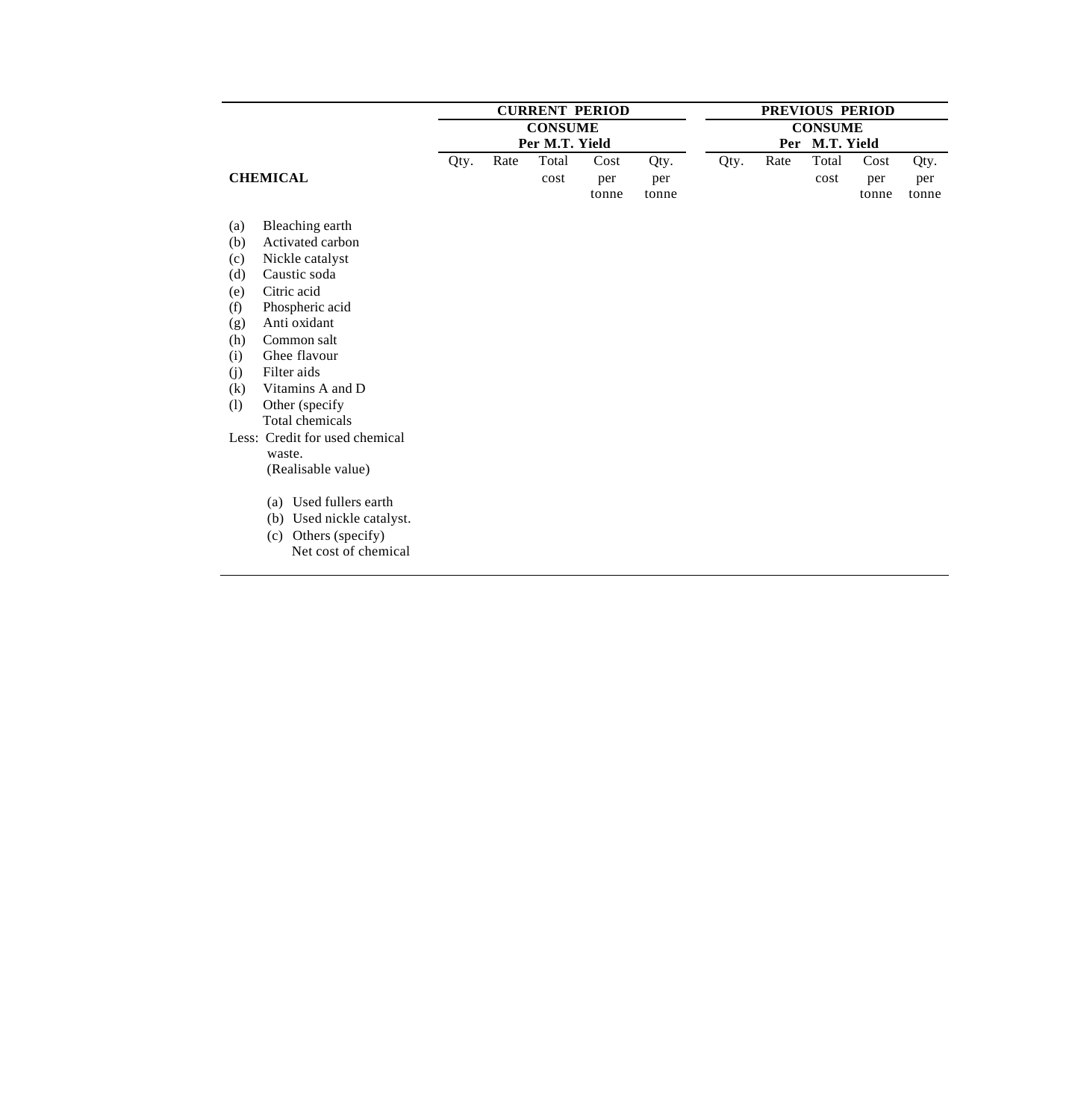Name and address of the Company

# **STATEMENT SHOWING THE COST OF STEAM PRODUCED FOR THE PERIOD FROM:\_\_\_\_\_\_\_\_\_\_ TO \_\_\_\_\_\_\_\_\_**

# **I- Capacity:**

|           | Type of steam boilers                                                                         |            | Current period             | Previous period                       |  |  |
|-----------|-----------------------------------------------------------------------------------------------|------------|----------------------------|---------------------------------------|--|--|
|           |                                                                                               |            |                            |                                       |  |  |
| (a)       | Number of days worked                                                                         |            |                            |                                       |  |  |
| (b)       | Installed capacity<br>(steam in cubit meters)                                                 |            |                            |                                       |  |  |
| (c)       | Capacity utilisation                                                                          |            |                            |                                       |  |  |
|           | (Steam in cubic meters)                                                                       |            |                            |                                       |  |  |
|           |                                                                                               |            |                            |                                       |  |  |
| II- Cost: |                                                                                               |            |                            |                                       |  |  |
|           | Boiler houses expenses                                                                        |            | Current period             | Previous period                       |  |  |
|           |                                                                                               | Total cost | Cost per $M^3$<br>of steam | Total cost Cost per $M^3$<br>of steam |  |  |
|           | (i) Fuel (coal/gas/furnace oil)                                                               |            |                            |                                       |  |  |
|           | Fuel(coal/gas/furnace oil)<br>(i)                                                             |            |                            |                                       |  |  |
|           | Water<br>(ii)                                                                                 |            |                            |                                       |  |  |
|           | Electricity<br>(iii)                                                                          |            |                            |                                       |  |  |
|           | Chemicals<br>(iv)                                                                             |            |                            |                                       |  |  |
|           | Consumable stores<br>(v)                                                                      |            |                            |                                       |  |  |
|           | Salaries and wages<br>(vi)                                                                    |            |                            |                                       |  |  |
|           | Repair and maintenance<br>(vii)<br>Depreciation<br>(viii)                                     |            |                            |                                       |  |  |
|           | Insurance<br>(ix)                                                                             |            |                            |                                       |  |  |
|           | Other<br>(x)                                                                                  |            |                            |                                       |  |  |
|           |                                                                                               |            |                            |                                       |  |  |
|           | Total cost of steam produced                                                                  |            |                            |                                       |  |  |
|           | <b>III-Sales and Transfers:</b>                                                               |            |                            |                                       |  |  |
| (a)       | Vegetable ghee/cooking oil production<br>(i) Neutilizers and other process<br>(ii) Deodorizer |            |                            |                                       |  |  |
| (b)       | To gas cracking                                                                               |            |                            |                                       |  |  |

(c) To any other section (specify) Total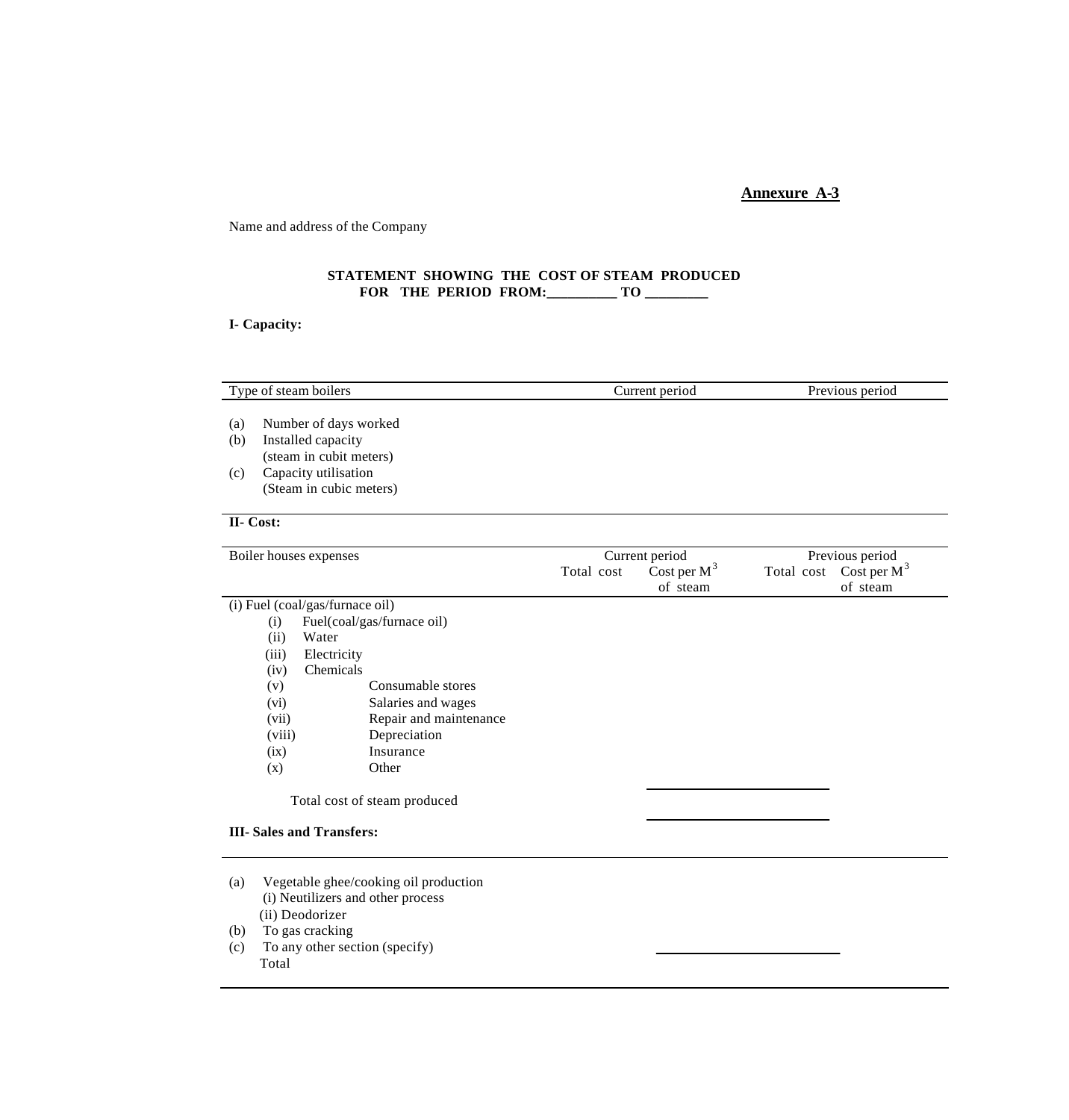Name and address of the Company

### **STATEMENT SHOWING THE COST OF ELECTRIC POWER GENERATION FOR THE PERIOD FROM:\_\_\_\_\_\_\_\_\_\_ TO \_\_\_\_\_\_\_\_\_**

**I- Capacity:**

| Current period<br>Previous period<br>(i) Number of hours worked<br>(ii) Installed capacity (KWH).<br>(iii) Unutilised capacity (KWH).<br>II- Cost:<br><b>Particulars</b><br>Previous period<br>Current period<br>Total cost<br>Total cost<br>Cost per |  |            |  |                        |
|-------------------------------------------------------------------------------------------------------------------------------------------------------------------------------------------------------------------------------------------------------|--|------------|--|------------------------|
|                                                                                                                                                                                                                                                       |  |            |  |                        |
|                                                                                                                                                                                                                                                       |  |            |  |                        |
|                                                                                                                                                                                                                                                       |  |            |  |                        |
|                                                                                                                                                                                                                                                       |  | <b>KWH</b> |  | Cost per<br><b>KWH</b> |
| 1- Fuel and oil<br>2- Salaries and wages<br>3- Consumable Store<br>4- Repair and maintenance<br>5- Depreciation<br>6- Insurance<br>7- Other overheads                                                                                                 |  |            |  |                        |
| Total cost:                                                                                                                                                                                                                                           |  |            |  |                        |
| <b>III-Sales and Transfers:</b>                                                                                                                                                                                                                       |  |            |  |                        |

|                                                                                                                              | Current period | Previous period        |            |                        |
|------------------------------------------------------------------------------------------------------------------------------|----------------|------------------------|------------|------------------------|
| <b>Particulars</b>                                                                                                           | Total cost     | Cost per<br><b>KWH</b> | Total cost | Cost per<br><b>KWH</b> |
| (i) Sales to outsiders<br>(ii) charged to production<br>(iii) charged to general uses<br>(iv) Any other department (specify) |                |                        |            |                        |
| Total sales/allocation                                                                                                       |                |                        |            |                        |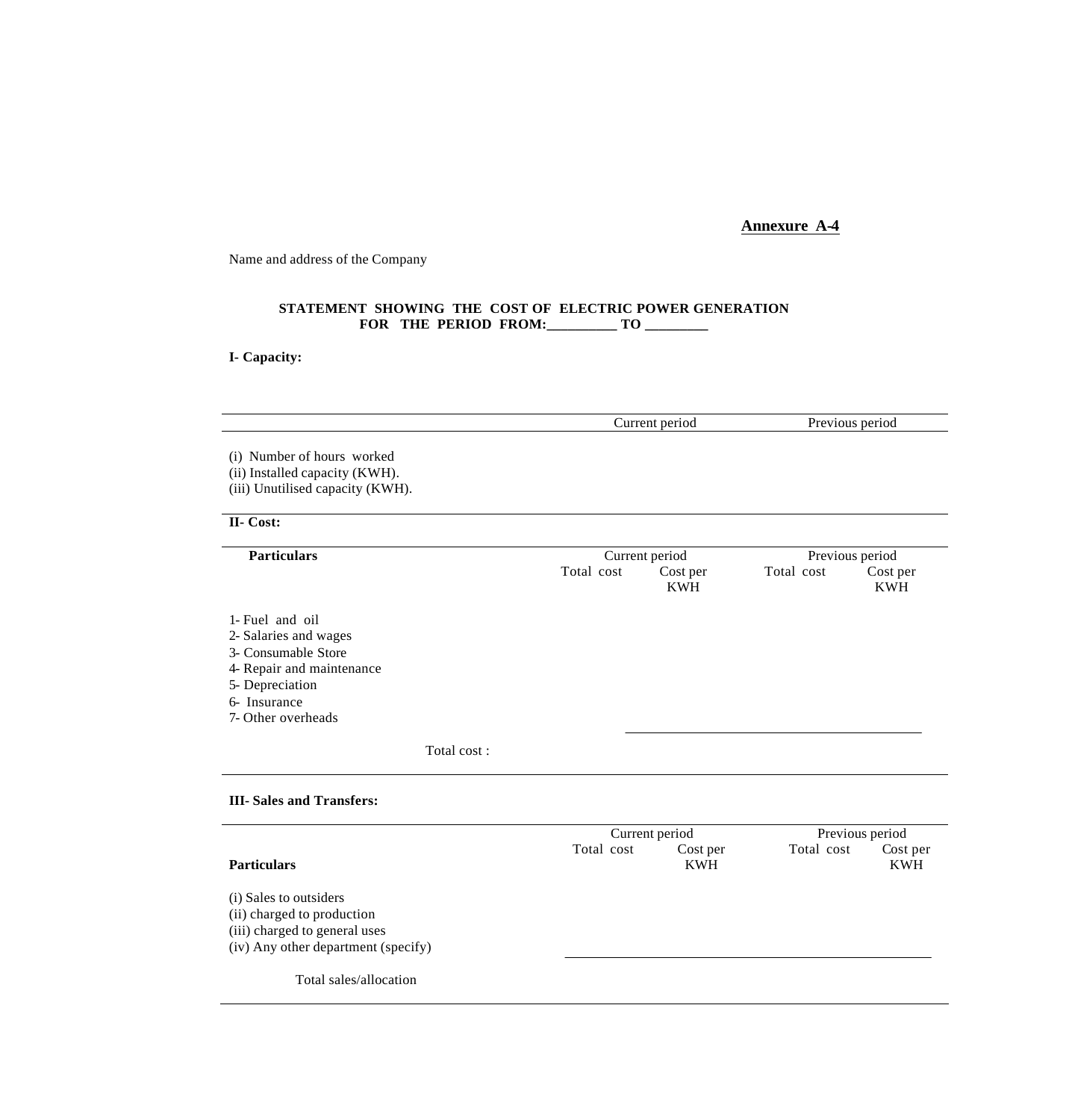Name and address of the Company

### **STATEMENT SHOWING THE COST OF TIN MANUFACTURED DURING THE PERIOD FROM:\_\_\_\_\_\_\_\_\_\_ TO \_\_\_\_\_\_\_\_\_**

**I- Capacity:**

|                                                                                                            |                                   |      | Current period                   |                                  |                                   | Previous period                  |                                 |
|------------------------------------------------------------------------------------------------------------|-----------------------------------|------|----------------------------------|----------------------------------|-----------------------------------|----------------------------------|---------------------------------|
| (i) Number of days worked<br>(ii) Installed capacity<br>16 Kg/17 litre<br>5 Kg/5 litre<br>2.5 Kg/2.5 litre |                                   |      |                                  |                                  |                                   |                                  |                                 |
|                                                                                                            | Tin plate<br>consumed<br>(Tonnes) |      | Total tins<br>produced<br>(Nos.) | Yield<br>tins<br>Tonne<br>(Nos.) | Tin plate<br>consumed<br>(Tonnes) | Total tins<br>produced<br>(Nos.) | Yield<br>per<br>tonne<br>(Nos.) |
| (iii) Capacity utilisation<br>16 Kg/17 litre<br>5 Kg/5 litre<br>2.5 Kg/2.5 litre                           |                                   |      |                                  |                                  |                                   |                                  |                                 |
| II- Cost:                                                                                                  |                                   |      |                                  |                                  |                                   |                                  |                                 |
|                                                                                                            |                                   |      | Current period                   |                                  |                                   | Previous period                  |                                 |
| Particular                                                                                                 | Qty.                              | Rate | per tin                          | Total cost                       | Qty.                              | Rate                             | Total cost<br>per tin           |
| $\mathbf{1}$                                                                                               | $\overline{2}$                    | 3    | $\overline{4}$                   | 5                                | 6                                 | $\overline{7}$                   | 8<br>9                          |
| Materials<br>$1-$                                                                                          |                                   |      |                                  |                                  |                                   |                                  |                                 |
| Tinplate (M. Tons)                                                                                         |                                   |      |                                  |                                  |                                   |                                  |                                 |
| Less: (i) Tinplate scrap<br>(ii) Ticklies                                                                  |                                   |      |                                  |                                  |                                   |                                  |                                 |
| Net credit for tinplate scrap                                                                              |                                   |      |                                  |                                  |                                   |                                  |                                 |
| Net cost of tinplate be forward consumed                                                                   |                                   |      |                                  |                                  |                                   |                                  |                                 |
| G.I. Wire hangers<br>$2 -$                                                                                 |                                   |      |                                  |                                  |                                   |                                  |                                 |
| Chemicals:<br>$3-$                                                                                         |                                   |      |                                  |                                  |                                   |                                  |                                 |
| Soldering materials<br>(i)                                                                                 |                                   |      |                                  |                                  |                                   |                                  |                                 |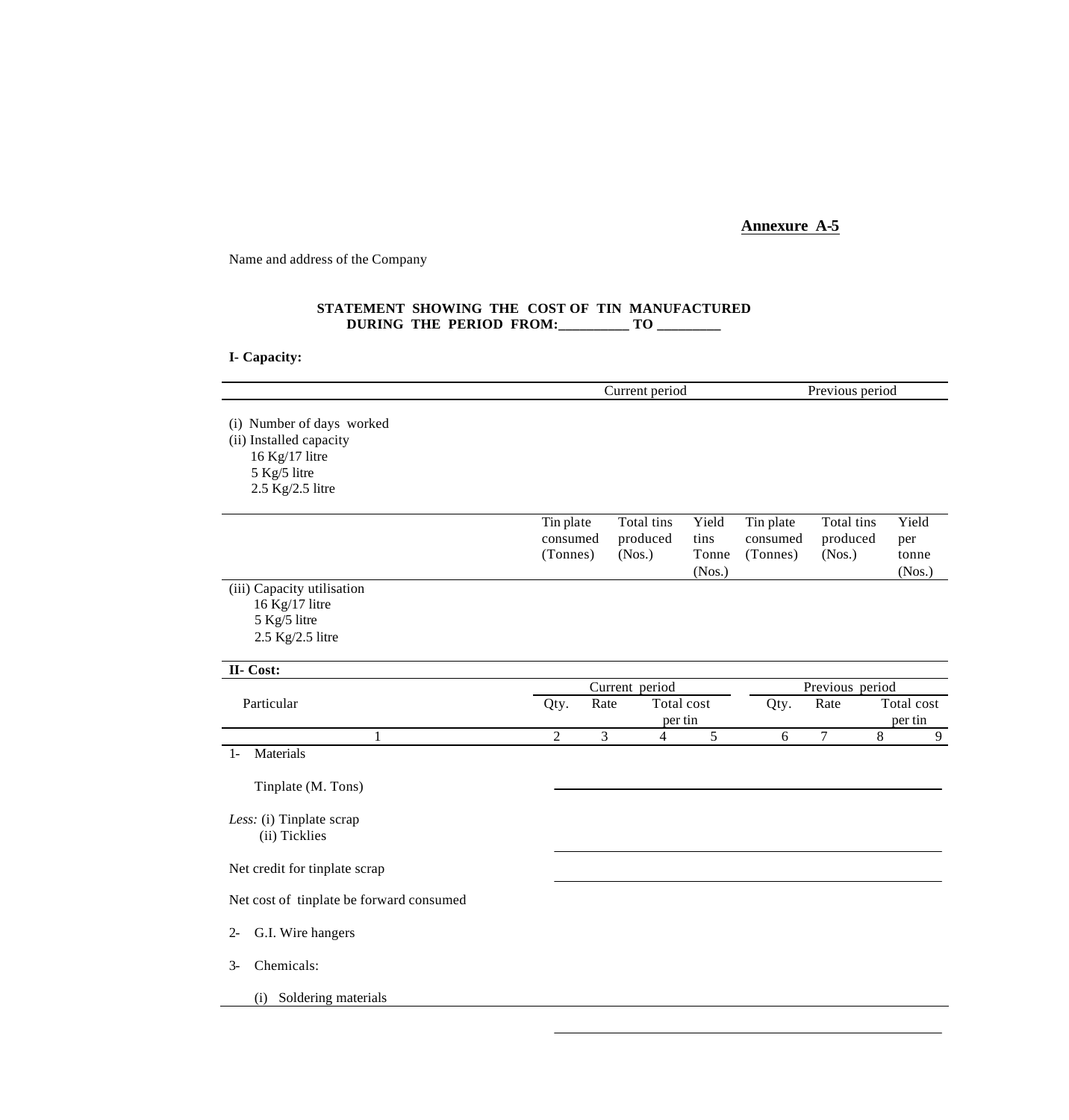|                                                                                                                                                                                                                                          |        | $\mathfrak{D}$ | 3 | 4 | 5 | 6 | 7 | 8 | 9 |
|------------------------------------------------------------------------------------------------------------------------------------------------------------------------------------------------------------------------------------------|--------|----------------|---|---|---|---|---|---|---|
| Labels/printing of tins<br>$4-$<br>Electricity, Power and/fuel<br>$5-$<br>Consumable stores<br>6-<br>Salaries and wages<br>$7-$<br>Repairs and maintenance<br>8-<br>Depreciation<br>9-<br>10- Insurance<br>11- Other overheads (specify) |        |                |   |   |   |   |   |   |   |
|                                                                                                                                                                                                                                          | Total: |                |   |   |   |   |   |   |   |
| 12- Adjustment of work in process inventories<br>(i) <i>Add:</i> (Opening stock)<br>(ii) Less: (Closing stock)                                                                                                                           |        |                |   |   |   |   |   |   |   |
| 13- Total cost of tins manufactured                                                                                                                                                                                                      |        |                |   |   |   |   |   |   |   |
| 14- Adjustment of finished tins inventories<br>(i) $Add:$ (Opening stock)<br>(ii) Less: (Closing stock)                                                                                                                                  |        |                |   |   |   |   |   |   |   |
| 15- Cost of tins consumed                                                                                                                                                                                                                |        |                |   |   |   |   |   |   |   |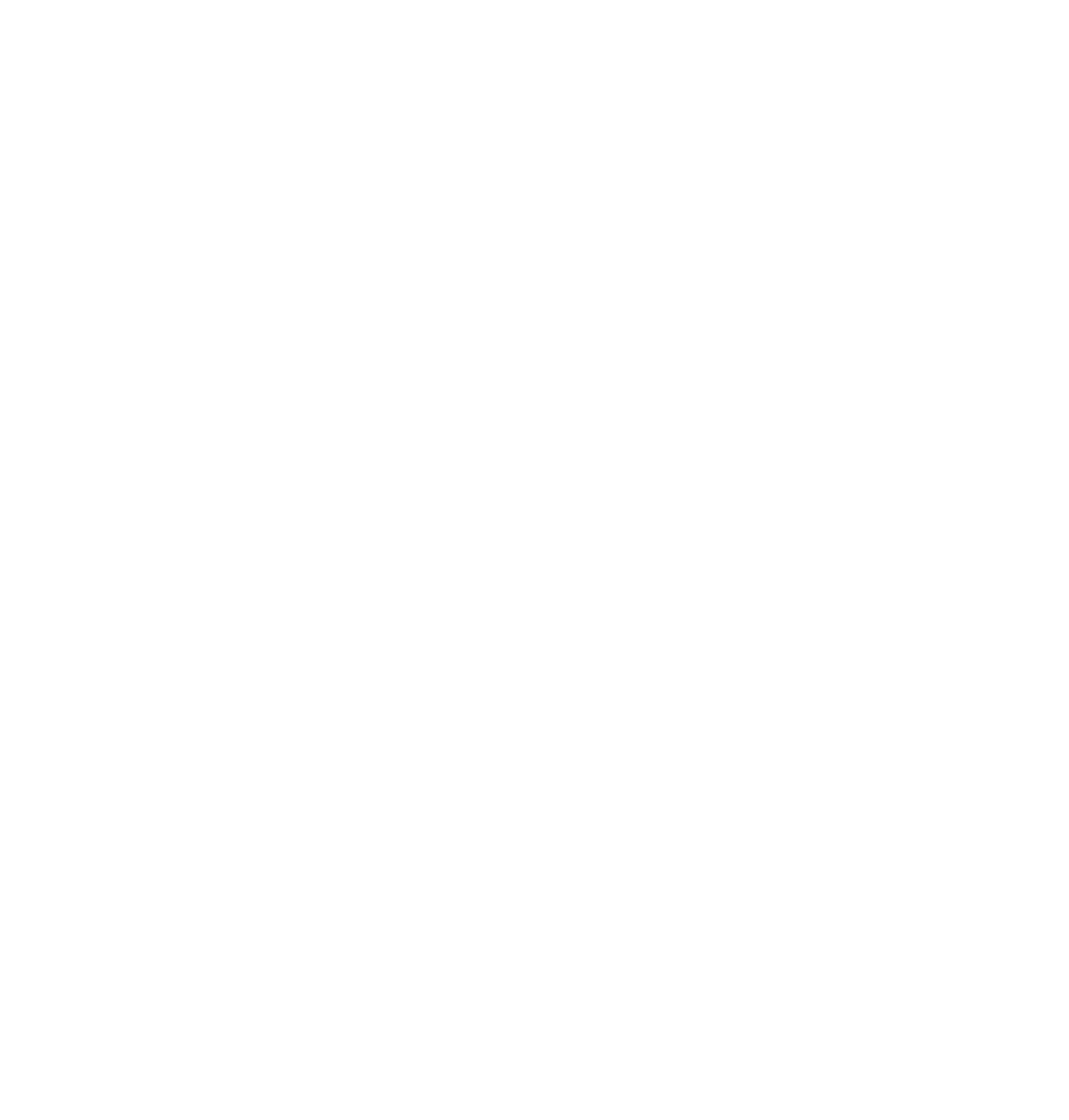Name and address of the Company

# **STATEMENT SHOWING THE COST OF CHILING FOR**  THE PERIOD FROM:\_\_\_\_\_\_\_\_\_ TO \_\_\_\_\_\_\_\_\_

# **I- Capacity:**

|                                                                                             |       | Current period |       | Previous period                 |
|---------------------------------------------------------------------------------------------|-------|----------------|-------|---------------------------------|
| 1- Number of days worked<br>2- Chilling capacity (Tonne)<br>3- Capacity utilisation (Tonne) |       |                |       |                                 |
| II- Cost:                                                                                   |       |                |       |                                 |
|                                                                                             |       | Current period |       |                                 |
|                                                                                             | total | Cost per       | total | Cost per                        |
|                                                                                             |       | tonne/output   |       | Previous period<br>tonne/output |

|     |                         | tome/output | tome/output |
|-----|-------------------------|-------------|-------------|
| (a) | Freon/amonia            |             |             |
| (b) | Power                   |             |             |
| (c) | Wages and salaries      |             |             |
| (d) | Consumable stores       |             |             |
| (e) | Repairs and maintenance |             |             |
| (f) | Depreciation            |             |             |
| (g) | Insurance               |             |             |
| (h) | Other overheads         |             |             |
|     |                         |             |             |
|     | Total chiling cost      |             |             |
|     |                         |             |             |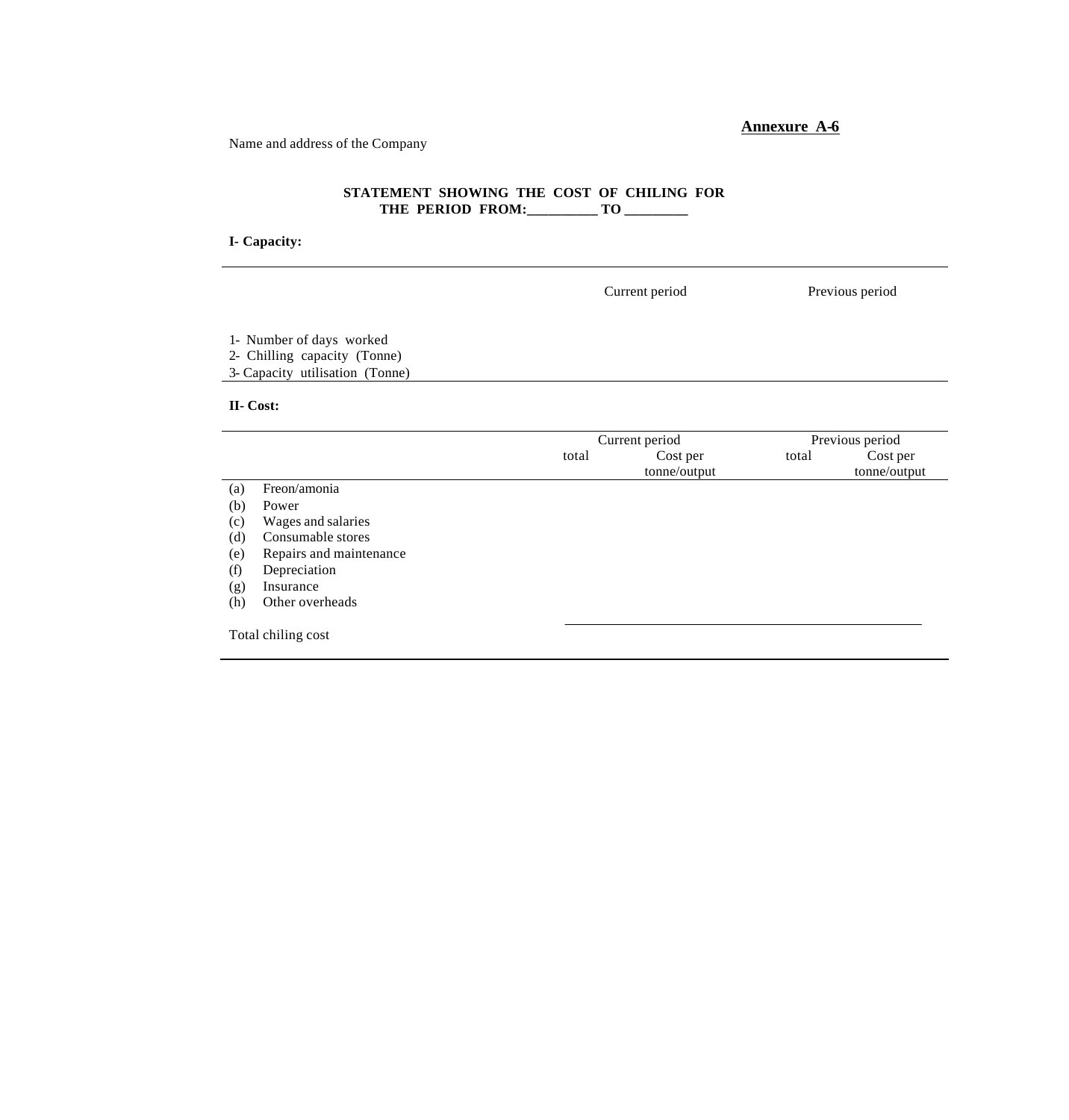Name and address of the Company

### **STATEMENT SHOWING INVENTORIES OF FINISHED GOODS, RAW & PACKING MATERIALS AND OTHER ITEMS FOR THE PERIOD FROM:\_\_\_\_\_\_\_\_\_\_ TO \_\_\_\_\_\_\_\_\_**

| Particular                                                                                |        | Opening<br>stock (Qty.) | Received<br>during the<br>period (Qty.) | Issued during<br>the period<br>(Qty.) | Physical stock<br>adjustments if<br>any (Qty.) | Closing<br>stock<br>(Qty.) |
|-------------------------------------------------------------------------------------------|--------|-------------------------|-----------------------------------------|---------------------------------------|------------------------------------------------|----------------------------|
| 1                                                                                         |        | $\overline{2}$          | 3                                       | 4                                     | 5                                              | 6                          |
| 1- Finished goods (M. tons)                                                               |        |                         |                                         |                                       |                                                |                            |
| (a) Vegetable ghee:                                                                       |        |                         |                                         |                                       |                                                |                            |
| 16 Kg. Pack                                                                               |        |                         |                                         |                                       |                                                |                            |
| 5 Kg. Pack                                                                                |        |                         |                                         |                                       |                                                |                            |
| 2.5 Kg. Pack                                                                              |        |                         |                                         |                                       |                                                |                            |
| (b) Cooking Oil:                                                                          |        |                         |                                         |                                       |                                                |                            |
| 17 litre pack                                                                             |        |                         |                                         |                                       |                                                |                            |
| 5 litre pack                                                                              |        |                         |                                         |                                       |                                                |                            |
| 2.5 litre pack                                                                            |        |                         |                                         |                                       |                                                |                            |
| (c) Margarine                                                                             |        |                         |                                         |                                       |                                                |                            |
| (d) Bakery shortening                                                                     |        |                         |                                         |                                       |                                                |                            |
| (e) Others (specify)                                                                      |        |                         |                                         |                                       |                                                |                            |
|                                                                                           |        |                         |                                         |                                       |                                                |                            |
|                                                                                           | Total: |                         |                                         |                                       |                                                |                            |
| 2- Empty finished tins (Numbers)<br>16 Kg. 17 Litre<br>5 Kg./5 Litre<br>2.5 Kg./2.5 litre |        |                         |                                         |                                       |                                                |                            |
|                                                                                           | Total: |                         |                                         |                                       |                                                |                            |
| 3- By-products (sepcify)                                                                  |        |                         |                                         |                                       |                                                |                            |